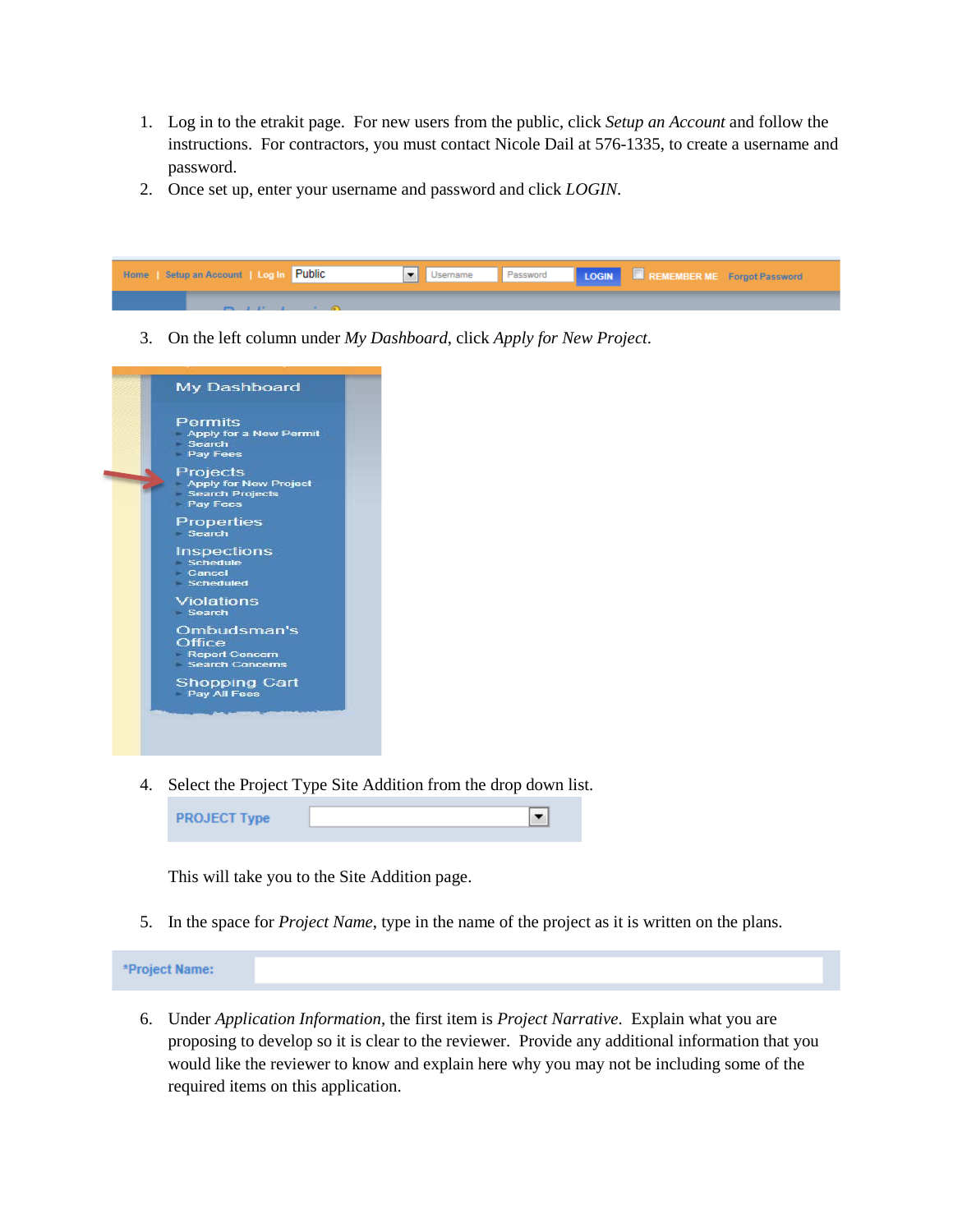

7. Tax map numbers should be entered in the format of  $\# \# \# \# \# \# \# \#$ . If there are multiple parcels, separate each tax map number with a comma.



8. Enter the square feet on any existing structure(s) on site. Generally this number is 0 for Minor Land Development applications.

SQ FT OF EXIST. **BLDG(S):** 

- 9. Enter the total building square feet of all proposed building(s). SQ FT OF PROP.  $BLDG(S):$
- 10. Enter the total number of existing parking spaces.

**EXISTING # OF PARKING SP:** 

- 11. Enter the total number of proposed parking spaces. **PROPOSED # OF PARK SP:**
- 12. Describe the existing use of the property.

**EXIST. USE OF PROPERTY:** 

13. Describe the proposed use of the property.

**PROPOSED USE** OF PROPERTY: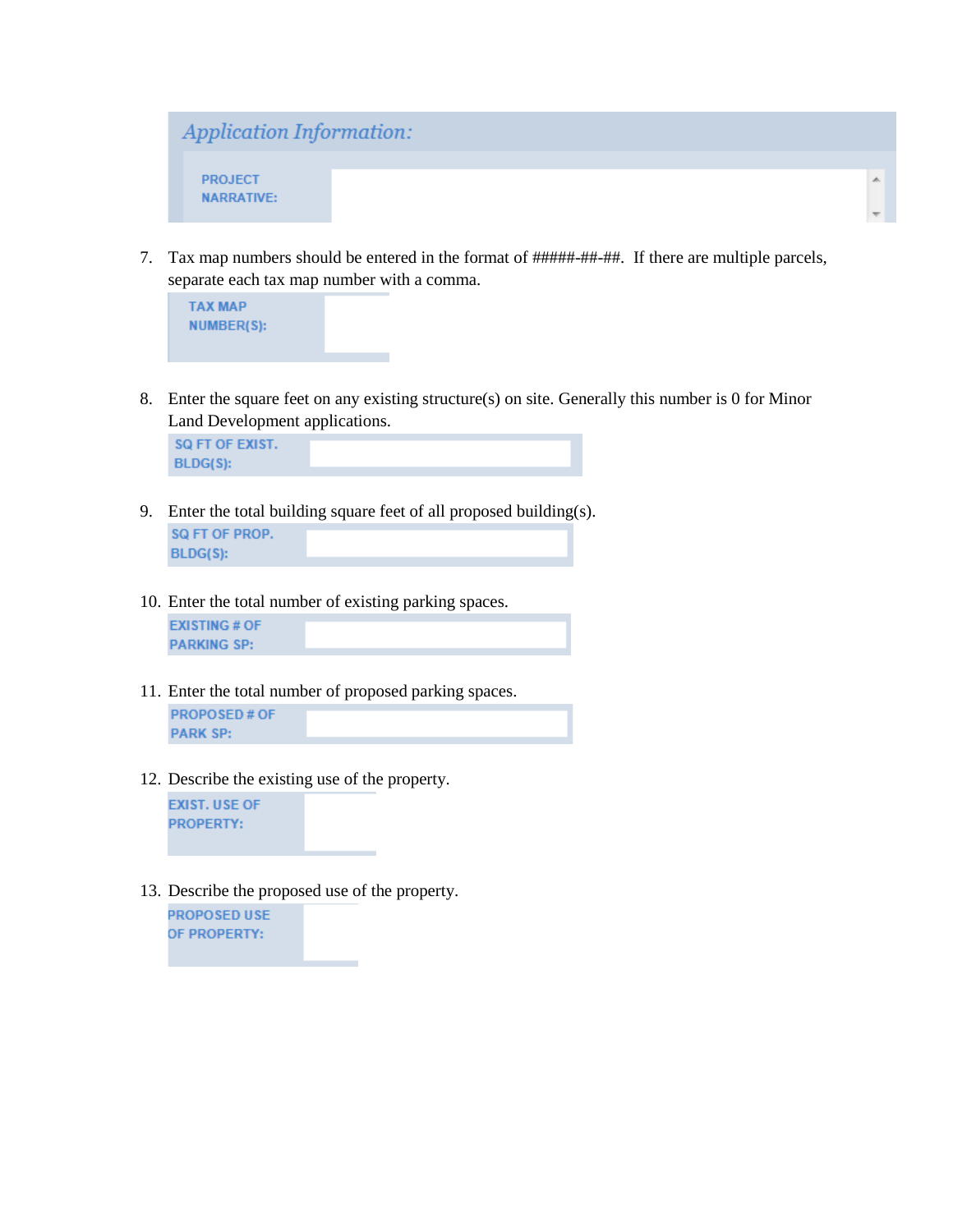14. If there have been any variances, special exceptions, or map amendments associated with this minor subdivision, enter the number the county assigned to it in the space provided. (Example: 13-01MA for a map amendment)

| <b>VARIANCE#:</b>              |  |
|--------------------------------|--|
| <b>SPECIAL</b><br>EXCEPTION #: |  |
| <b>MAP AMENDMENT</b><br>#:     |  |

15. Check the box to confirm that you have uploaded the site plan (in .pdf format) for review. The upload function is further down the application page.



16. Enter the building elevation (in feet) for the tallest building to be constructed.



17. Landscape Plans Uploaded- Select the appropriate choice from the Landscape Plans drop down menu and upload if necessary.

| <b>PDF LANDSCAPE</b> |  |
|----------------------|--|
|                      |  |
| <b>PLAN UPLD:</b>    |  |

18. DHEC NOI Uploaded- Check the box to confirm that the signed DHEC Notice of Intent form has been uploaded.



19. Select the appropriate choice from the drop down menu and proceed to upload the documents.



20. Select the appropriate choice from the drop down menu and proceed to upload the documents. SCDOT encroachment permit is required for all work performed within the SCDOT Right of Way. A copy of the encroachment permit application submitted to SCDOT is sufficient to upload for this item.

| <b>ENCRCHMNT APP</b> |  |
|----------------------|--|
|                      |  |
| UPLOADED:            |  |
|                      |  |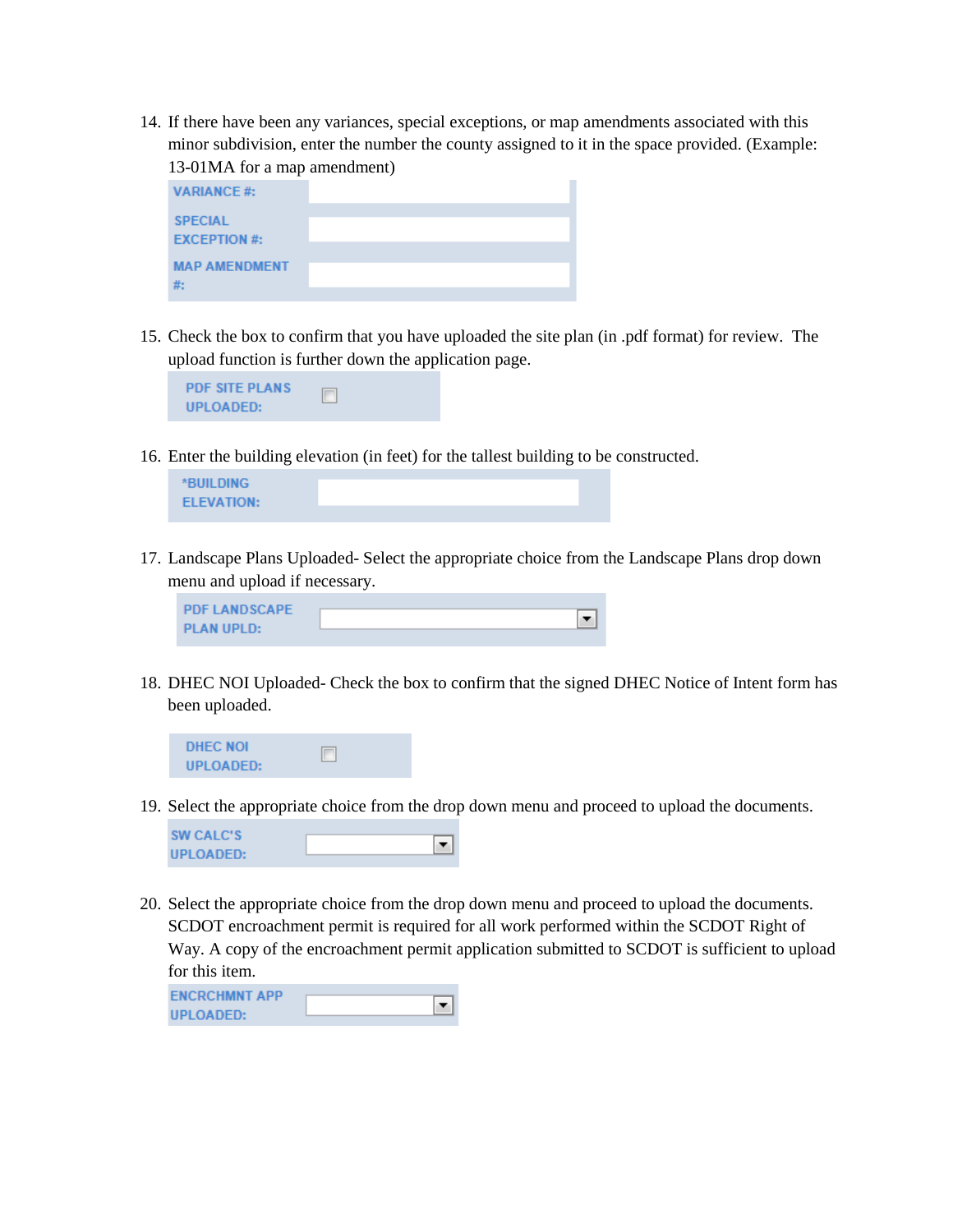- 21. Site Addition plans require a GIS digital submittal. For more information, clic[k here.](http://www.rcgov.us/Portals/0/Departments/Planning/DDSStandards.pdf)
	- **GIS DIGITAL**  $\Box$ **UPLOADED:**
- 22. The county requests that you provide a DXF/DWG version of the site plans, if available.



**Click on this parcel number.**

23. Under the **Location** heading, select Search by TMS#. Then type in the tax map number for the parcel, in the format #####-##-##, and click the Search button.

| Location                 |                                                                                            |               |               |
|--------------------------|--------------------------------------------------------------------------------------------|---------------|---------------|
|                          | Enter all or part of the TMS# and press search                                             |               |               |
| <b>Search By</b><br>TMS# | 11401-02-02<br>×                                                                           |               | <b>SEARCH</b> |
|                          |                                                                                            |               |               |
|                          | After clicking Search, a list of tax map numbers will appear. Click on the correct parcel. |               |               |
|                          | Enter all or part of the TMS# and press search                                             |               |               |
| <b>Search By</b><br>TMS# | 11401-01-01<br>▼                                                                           | <b>SEARCH</b> |               |
| Select address below     |                                                                                            |               |               |
|                          | R11401-01-01 - 1340 SUMTER ST - PARCEL                                                     |               |               |

24. Uploading attachments. You can upload all of your documents here. The naming convention for each *description* should follow the format "Type\_date". The date should be the date of submittal and should be in the format yymmdd. For example, if you are submitting site plans on March 20, 2014, the file description would be titled "Siteplan\_140320".